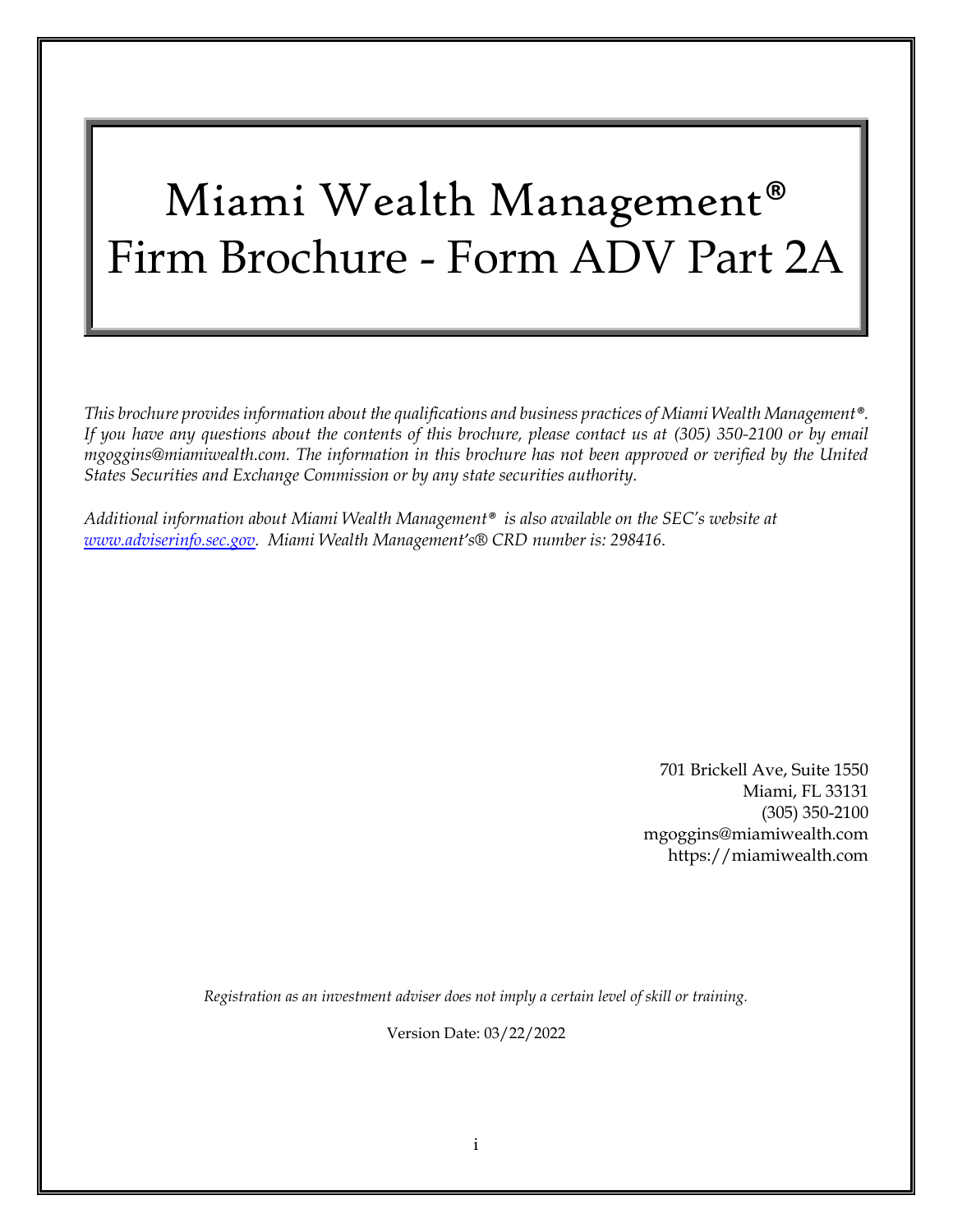# **Item 2: Material Changes**

<span id="page-1-0"></span>Please note that there were no "material changes" made to this Brochure since our last delivery or posting of the Brochure on the SEC's public disclosure website; however, this Brochure does include a number of minor editorial changes and the updated information on our assets under management.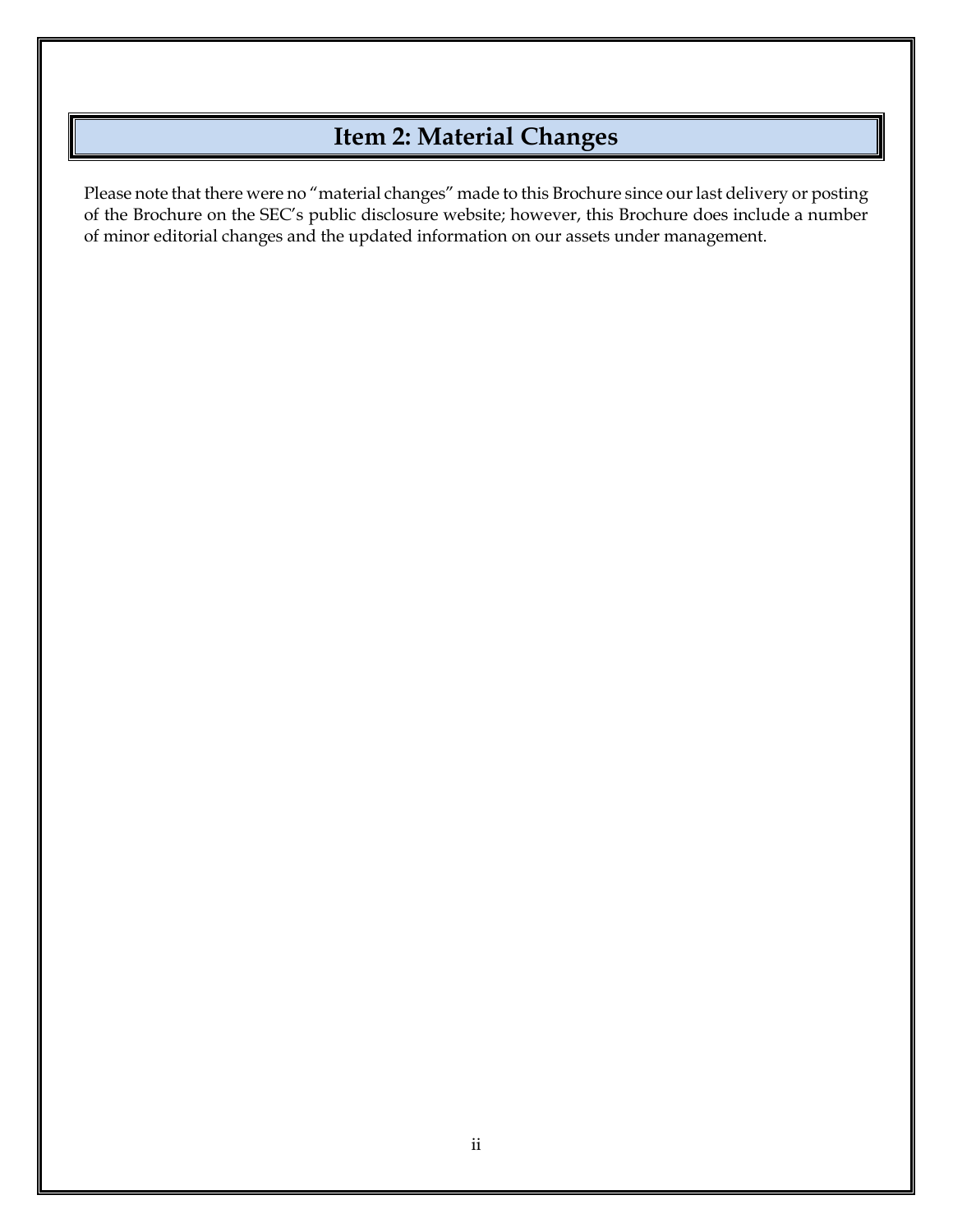# Item 3: Table of Contents

#### <span id="page-2-0"></span>Item 1: Cover Page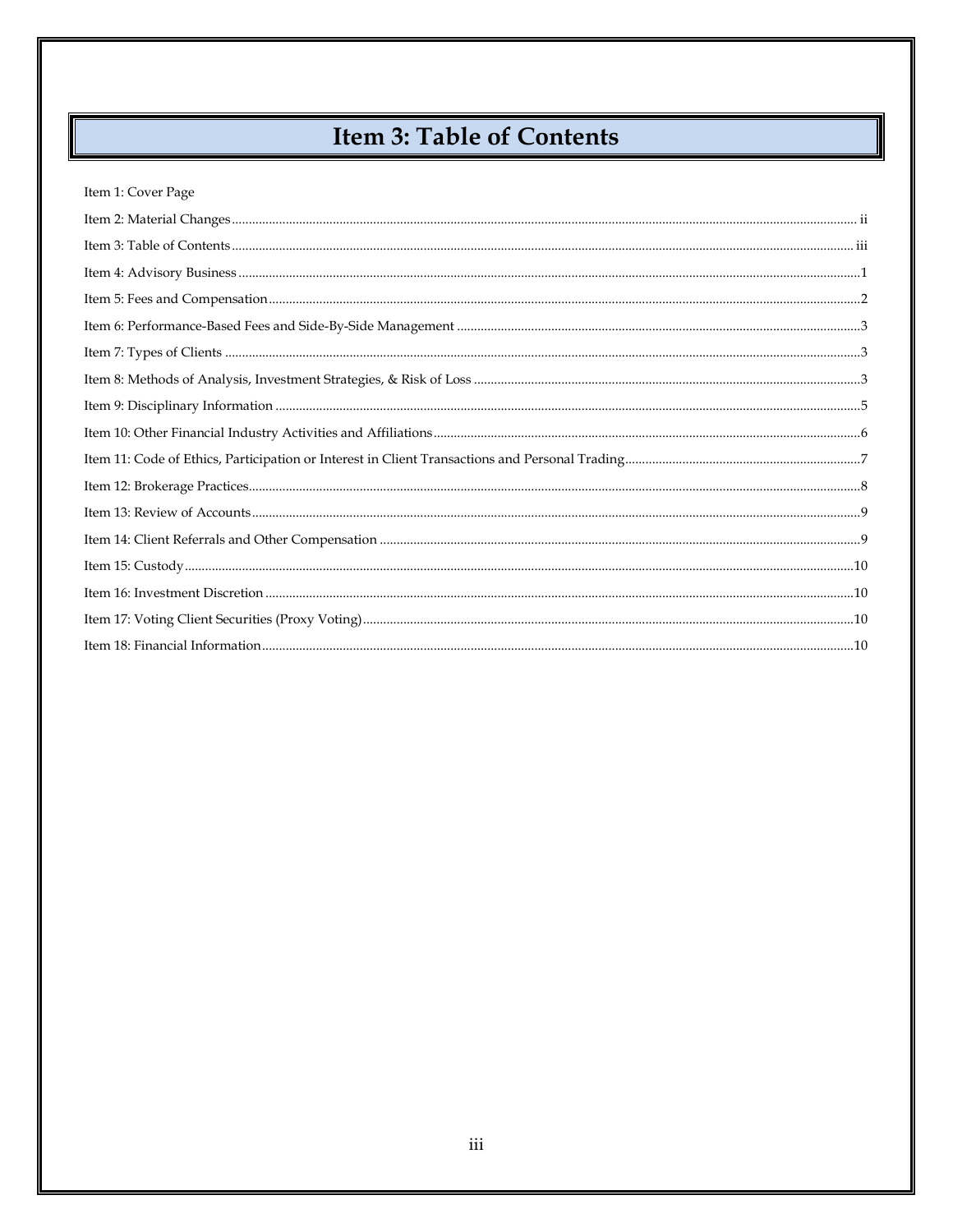### **Item 4: Advisory Business**

### <span id="page-3-0"></span>**A. Description of the Advisory Firm**

Miami Wealth Management LLC (hereinafter "Miami Wealth Management® ") is a Limited Liability Company organized in the State of Florida. The firm was formed in April 2017, and the controlling shareholder is Michael Joseph Goggins.

### **B. Types of Advisory Services**

#### *Robo-Advisory Portfolio Management Services*

Miami Wealth Management® provides "robo-advisory" portfolio management services via an online interface. This entails the use of algorithm-based portfolio management advice, rather than in-person investment advice. These automated investment solutions are customized based on characteristics input online by the client, such as the client's age, risk tolerance, income, and current assets, among others. Miami Wealth Management® has designed a proprietary investor profile questionnaire to gather this information.

Miami Wealth Management® generally limits its investment advice to mutual funds, fixed income securities, real estate funds, equities, ETFs (including ETFs in the gold and precious metal sectors) and treasury inflation protected/inflation linked bonds. Miami Wealth Management® and its subadvisors may use other securities as well to help diversify a portfolio when applicable.

### **C. Client Tailored Services and Client Imposed Restrictions**

Miami Wealth Management® offers the same suite of services to all of its clients. Clients are not permitted to impose restrictions in investing in certain securities or types of securities in accordance with their values or beliefs.

### **D. Wrap Fee Programs**

Miami Wealth Management® does not participate in wrap fee programs.

#### **E. Assets Under Management**

Miami Wealth Management® has the following assets under management:

| Discretionary Amounts: | Non-discretionary Amounts:    Date Calculated: |            |
|------------------------|------------------------------------------------|------------|
| \$158,407              | \$0                                            | 12/31/2021 |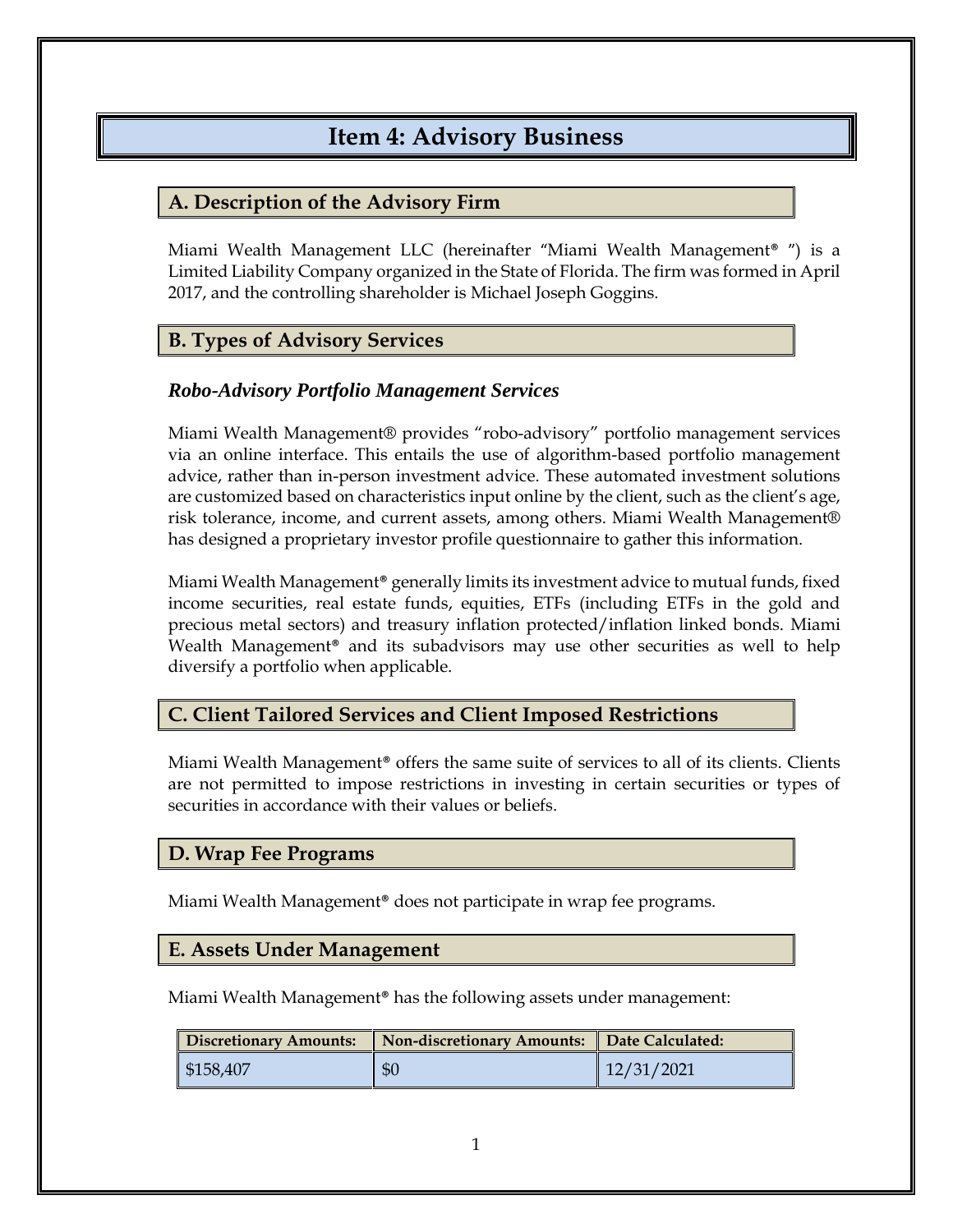### **Item 5: Fees and Compensation**

### <span id="page-4-0"></span>**A. Fee Schedule**

| <b>Total Assets Under Management   Annual Fees</b> |       |
|----------------------------------------------------|-------|
| First \$7,500,000                                  | 0.40% |
| Next \$7,500,000                                   | 0.20% |
| Over \$15,000,000                                  | 0.10% |

The value of the account as of the last business day of the prior billing period is used for purposes of calculating the advisory fee. Clients may terminate the agreement without penalty, for full refund of Miami Wealth Management's® fees, within five business days of signing the Advisory agreement. Thereafter, clients may terminate the Advisory agreement with thirty days' written notice.

We recommend and choose unaffiliated third-party advisors to manage client's portfolio assets. Under this program, we assist you with identifying your risk tolerance and investment objectives. The third-party advisors are responsible for continuously monitoring client accounts and making trades in client accounts when necessary. This service will require you will enter into an agreement directly with the third-party advisor who provides your designated account with asset management services; however, we retain the right to terminate their services. Clients will receive the third-party's full disclosure, including services rendered and fee schedules at the time of the recommendation by delivery of a copy of the relevant third-party money manager's brochure or equivalent disclosure document and privacy policy, prior to placing the assets with the third-party advisor. Fees paid to Miami Wealth Management are in addition to the fee's charged by the third-party manager. The fee paid to the third-party manager varies and is based on the strategy the clients account is placed in such as ETF, Stocks, Bonds, Mutual Funds and what third-party manager is used.

#### **B. Payment of Fees**

Robo-advisory portfolio management fees are withdrawn directly from the client's accounts with client's written authorization. Fees are paid quarterly in arrears.

### **C. Client Responsibility for Third Party Fees**

Clients are responsible for the payment of all third-party fees (i.e., custodian fees, brokerage fees, mutual fund fees, transaction fees, etc.). Those fees are separate and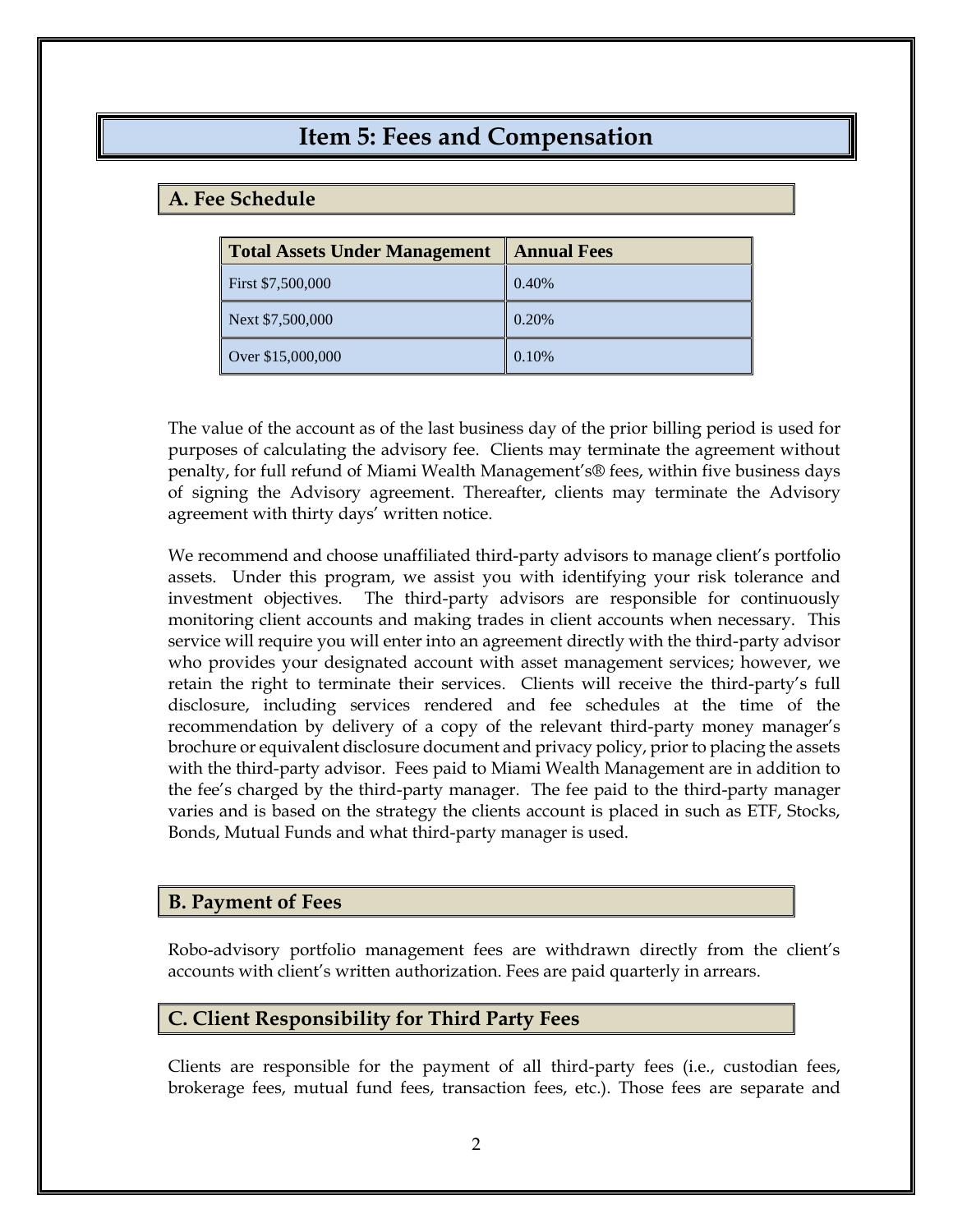distinct from the fees and expenses charged by Miami Wealth Management®. Please see Item 12 of this brochure regarding broker-dealer/custodian.

#### **D. Prepayment of Fees**

Miami Wealth Management<sup>®</sup> collects its fees in arrears. It does not collect fees in advance.

### **E. Outside Compensation For the Sale of Securities to Clients**

Miami Wealth Management® is a fee only investment adviser. Miami Wealth Management® and its registered advisory agents do not receive any commissions for the sale of securities to clients of Miami Wealth Management®.

### <span id="page-5-0"></span>**Item 6: Performance-Based Fees and Side-By-Side Management**

Miami Wealth Management® does not accept performance-based fees or other fees based on a share of capital gains on or capital appreciation of the assets of a client, nor does it engage in sideby-side management.

# **Item 7: Types of Clients**

<span id="page-5-1"></span>Miami Wealth Management® generally provides advisory services to the following types of clients:

- ❖ Individuals
- ❖ High-Net-Worth Individuals

There is no account minimum for any of Miami Wealth Management's<sup>®</sup> services.

# <span id="page-5-2"></span>**Item 8: Methods of Analysis, Investment Strategies, & Risk of Loss**

### **A. Methods of Analysis and Investment Strategies**

### *Methods of Analysis & Investment Strategies*

Miami Wealth Management® and its subadvisors use long term trading and short-term trading.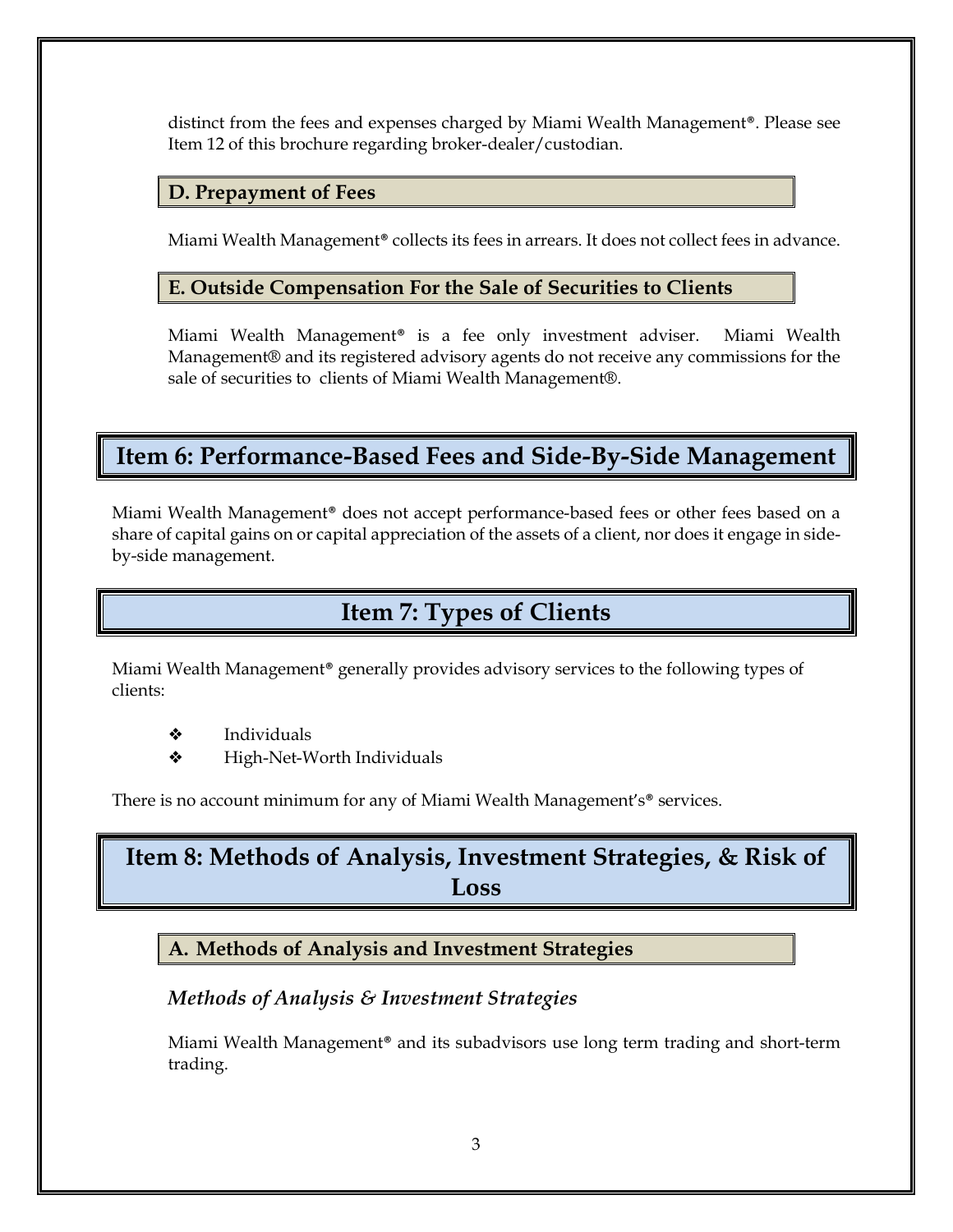**Investing in securities involves a risk of loss that you, as a client, should be prepared to bear.**

### **B. Material Risks Involved**

### *Methods of Analysis & Investment Strategies*

Miami Wealth Management's® selection process cannot ensure that money managers will perform as desired and Miami Wealth Management® will have no control over the dayto-day operations of any of its selected money managers. Miami Wealth Management® would not necessarily be aware of certain activities at the underlying money manager level, including without limitation a money manager's engaging in unreported risks, investment "style drift" or even regulatory breaches or fraud.

**Long term trading** is designed to capture market rates of both return and risk. Due to its nature, the long-term investment strategy can expose clients to various types of risk that will typically surface at various intervals during the time the client owns the investments. These risks include but are not limited to inflation (purchasing power) risk, interest rate risk, economic risk, market risk, and political/regulatory risk.

**Short term trading** risks include liquidity, economic stability, and inflation, in addition to the long-term trading risks listed above. Frequent trading can affect investment performance, particularly through increased brokerage and other transaction costs and taxes.

**Investing in securities involves a risk of loss that you, as a client, should be prepared to bear.**

#### **C. Risks of Specific Securities Utilized**

Clients should be aware that there is a material risk of loss using any investment strategy. The investment types listed below (leaving aside Treasury Inflation Protected/Inflation Linked Bonds) are not guaranteed or insured by the FDIC or any other government agency.

**Mutual Funds:** Investing in mutual funds carries the risk of capital loss and thus you may lose money investing in mutual funds. All mutual funds have costs that lower investment returns. The funds can be of bond "fixed income" nature (lower risk) or stock "equity" nature.

**Equity** investment generally refers to buying shares of stocks in return for receiving a future payment of dividends and/or capital gains if the value of the stock increases. The value of equity securities may fluctuate in response to specific situations for each company, industry conditions and the general economic environments.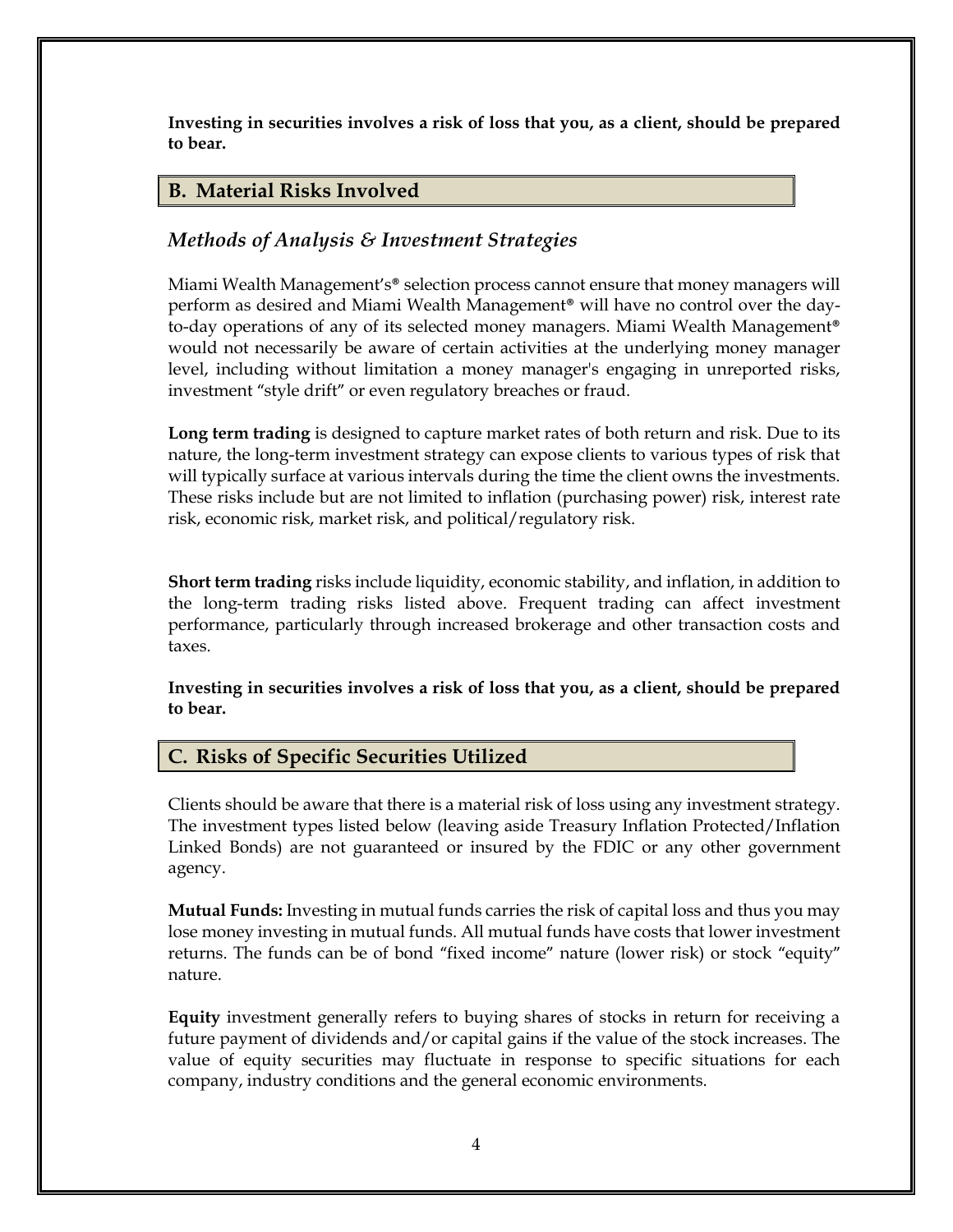**Fixed income** investments generally pay a return on a fixed schedule, though the amount of the payments can vary. This type of investment can include corporate and government debt securities, leveraged loans, high yield, and investment grade debt and structured products, such as mortgage and other asset-backed securities, although individual bonds may be the best-known type of fixed income security. In general, the fixed income market is volatile and fixed income securities carry interest rate risk. (As interest rates rise, bond prices usually fall, and vice versa. This effect is usually more pronounced for longer-term securities.) Fixed income securities also carry inflation risk, liquidity risk, call risk, and credit and default risks for both issuers and counterparties. The risk of default on treasury inflation protected/inflation linked bonds is dependent upon the U.S. Treasury defaulting (extremely unlikely); however, they carry a potential risk of losing share price value, albeit rather minimal. Risks of investing in foreign fixed income securities also include the general risk of non-U.S. investing described below.

**Exchange Traded Funds (ETFs):** An ETF is an investment fund traded on stock exchanges, similar to stocks. Investing in ETFs carries the risk of capital loss (sometimes up to a 100% loss in the case of a stock holding bankruptcy). Areas of concern include the lack of transparency in products and increasing complexity, conflicts of interest and the possibility of inadequate regulatory compliance. Precious Metal ETFs (e.g., Gold, Silver, or Palladium Bullion backed "electronic shares" not physical metal) specifically may be negatively impacted by several unique factors, among them (1) large sales by the official sector which own a significant portion of aggregate world holdings in gold and other precious metals, (2) a significant increase in hedging activities by producers of gold or other precious metals, (3) a significant change in the attitude of speculators and investors.

**Real estate funds (including REITs)** face several kinds of risk that are inherent in the real estate sector, which historically has experienced significant fluctuations and cycles in performance. Revenues and cash flows may be adversely affected by: changes in local real estate market conditions due to changes in national or local economic conditions or changes in local property market characteristics; competition from other properties offering the same or similar services; changes in interest rates and in the state of the debt and equity credit markets; the ongoing need for capital improvements; changes in real estate tax rates and other operating expenses; adverse changes in governmental rules and fiscal policies; adverse changes in zoning laws; the impact of present or future environmental legislation and compliance with environmental laws.

<span id="page-7-0"></span>**Past performance is not indicative of future results. Investing in securities involves a risk of loss that you, as a client, should be prepared to bear.**

### **Item 9: Disciplinary Information**

#### **A. Criminal or Civil Actions**

There are no criminal or civil actions to report.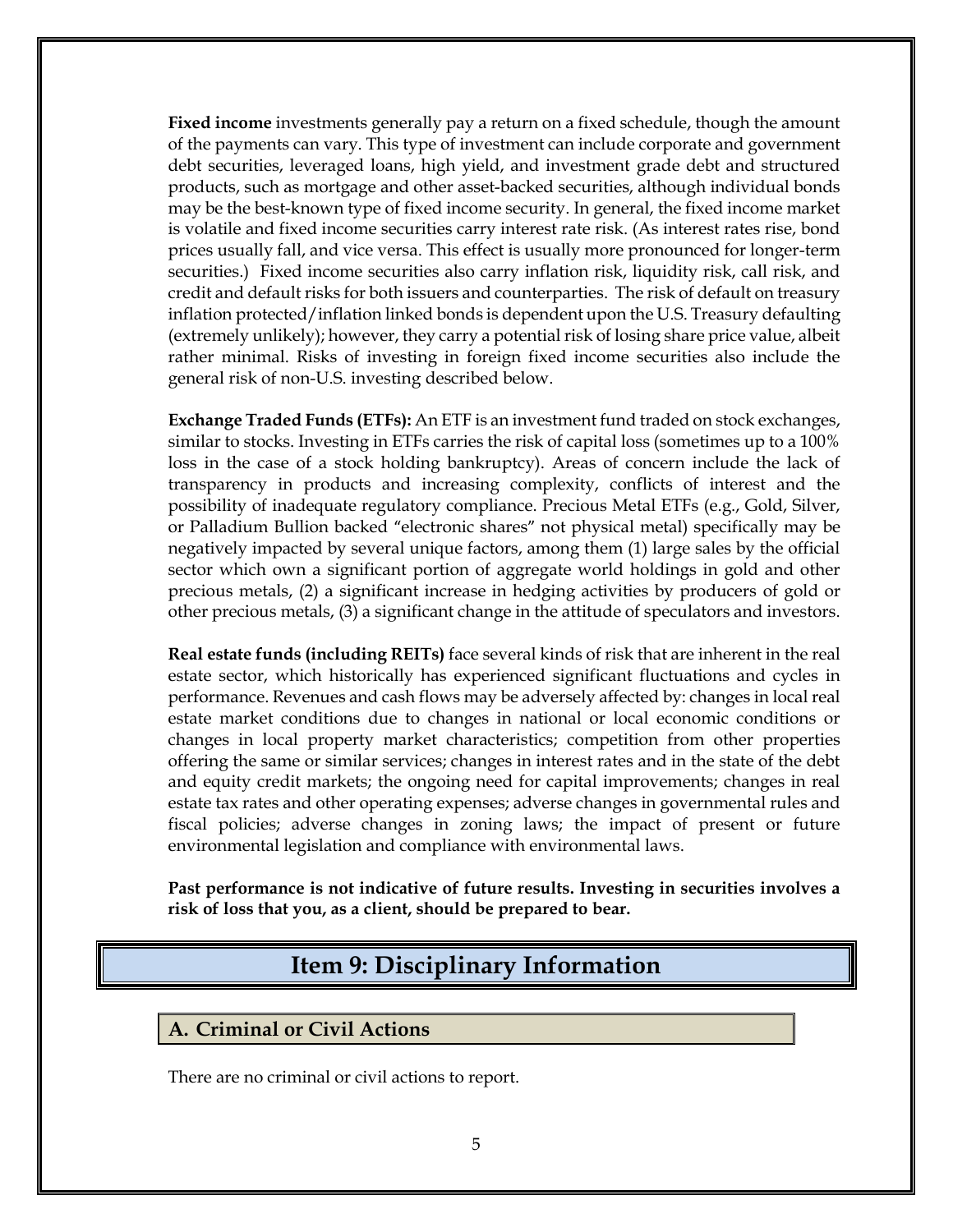### **B. Administrative Proceedings**

There are no administrative proceedings to report.

### **C. Self-regulatory Organization (SRO) Proceedings**

There are no self-regulatory organization proceedings to report.

### <span id="page-8-0"></span>**Item 10: Other Financial Industry Activities and Affiliations**

### **A. Registration as a Broker/Dealer or Broker/Dealer Representative**

Michael J. Goggins is a registered representative of InvestShares LLC ("InvestShares"), a broker-dealer registered with the SEC and a member form of the Financial Industry Regulatory Authority ("FINRA")/SIPC. Michael Joseph Goggins accepts compensation for the sale of securities through InvestShares; however, no commissions are paid to InvestShares or Michael Joseph Goggins by the advisory clients of Miami Wealth Management®.

### **B. Registration as a Futures Commission Merchant, Commodity Pool Operator, or a Commodity Trading Advisor**

Neither Miami Wealth Management® nor its representatives are registered as or have pending applications to become either a Futures Commission Merchant, Commodity Pool Operator, or Commodity Trading Advisor or an associated person of the foregoing entities.

### **C. Registration Relationships Material to this Advisory Business and Possible Conflicts of Interests**

Michael Joseph Goggins is a registered representative of InvestShares, and from time to time, he will offer clients of InvestShares advice or securities products in that capacity. Clients should be aware that these services generally pay a commission or other compensation, and as a result involve a conflict of interest, as commissionable products conflict with the fiduciary duties of a registered investment adviser. Notwithstanding that, Miami Wealth Management® mitigates this conflict of interest with clients because neither InvestShares nor Michael J. Goggins earn commission-based-compensation on advisory accounts of Miami Wealth Management®.

Michael Joseph Goggins is an owner and investment adviser representative with a state investment advisory firm, InvestShares Advisor Group LLC and from time to time, may offer clients of InvestShares Advisor Group LLC advice or products from those activities and clients should be aware that these services may involve a conflict of interest. That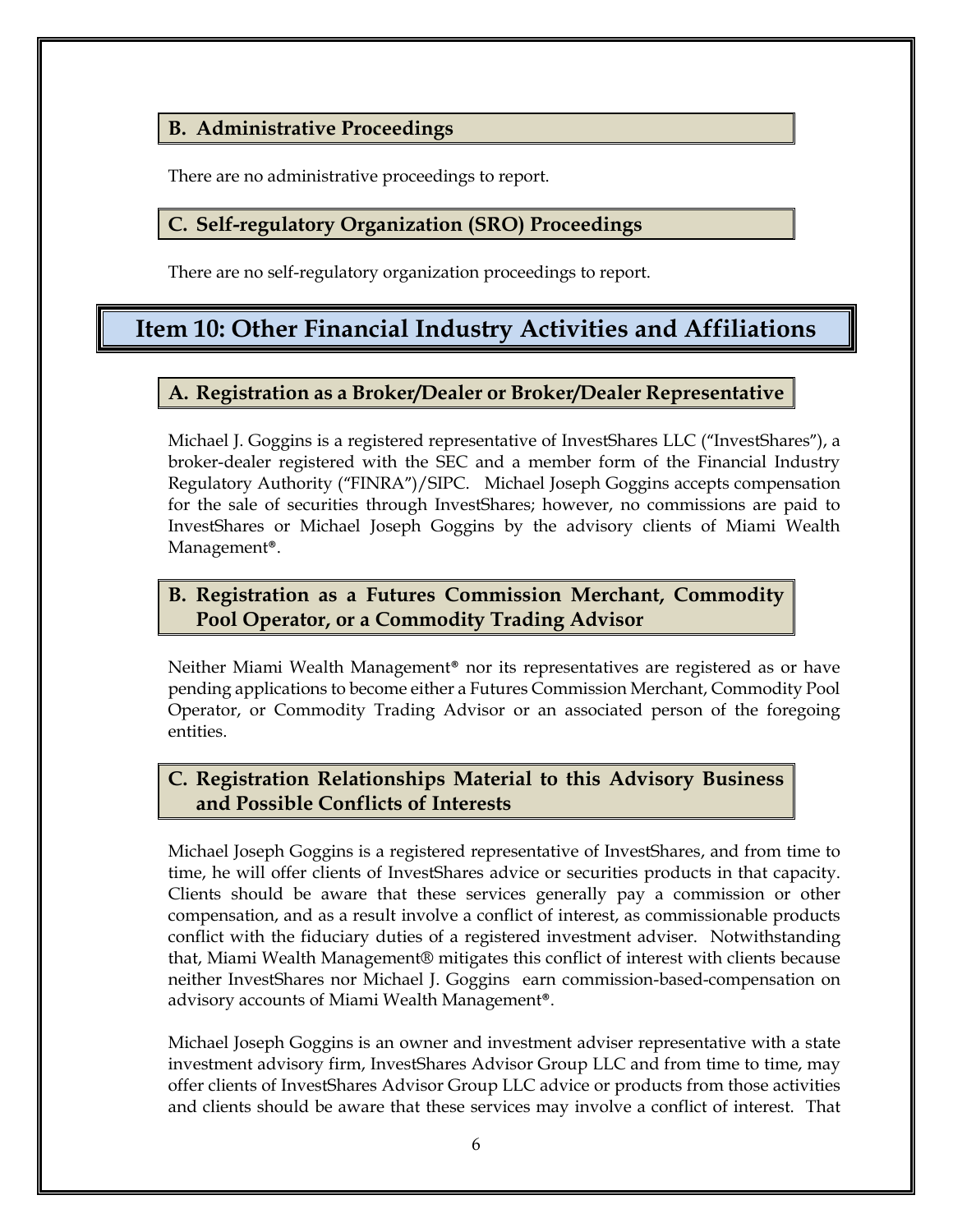conflict of interest is mitigated through disclosure to the clients, and the differences in services provided.

Michael Joseph Goggins is an independent licensed insurance agent, and from time to time, will offer clients advice or products from those activities. Clients should be aware that these services pay a commission or other compensation and involve a conflict of interest, as commissionable products conflict with the fiduciary duties of a registered investment adviser. Clients are in no way required to utilize the services of any representative of Miami Wealth Management® in connection with such individual's activities outside of Miami Wealth Management®. Miami Wealth Management® does not believe this arrangement creates a material conflict of interest with clients because Michael J. Goggins does not earn commission-based-compensation on advisory accounts of Miami Wealth Management®.

### **D. Selection of Other Advisers or Managers and How This Adviser is Compensated for Those Selections**

Miami Wealth Management® will use third-party subadvisors in managing client accounts. The fees will not exceed any limit imposed by any regulatory agency. Miami Wealth Management<sup>®</sup> will always act in the best interests of the client, including when determining which third-party investment adviser to utilize. Miami Wealth Management® will ensure that all recommended advisers are licensed, or notice filed in the states in which Miami Wealth Management® is recommending them to clients.

### <span id="page-9-0"></span>**Item 11: Code of Ethics, Participation or Interest in Client Transactions and Personal Trading**

### **A. Code of Ethics**

Miami Wealth Management® has a written Code of Ethics that covers the following areas: Prohibited Purchases and Sales, Insider Trading, Personal Securities Transactions, Exempted Transactions, Prohibited Activities, Conflicts of Interest, Gifts and Entertainment, Confidentiality, Service on a Board of Directors, Compliance Procedures, Compliance with Laws and Regulations, Procedures and Reporting, Certification of Compliance, Reporting Violations, Compliance Officer Duties, Training and Education, Recordkeeping, Annual Review, and Sanctions. Miami Wealth Management's® Code of Ethics is available free upon request to any client or prospective client.

### **B. Recommendations Involving Material Financial Interests**

Miami Wealth Management® does not recommend that clients buy or sell any security in which a related person to Miami Wealth Management<sup>®</sup> or Miami Wealth Management<sup>®</sup> has a material financial interest.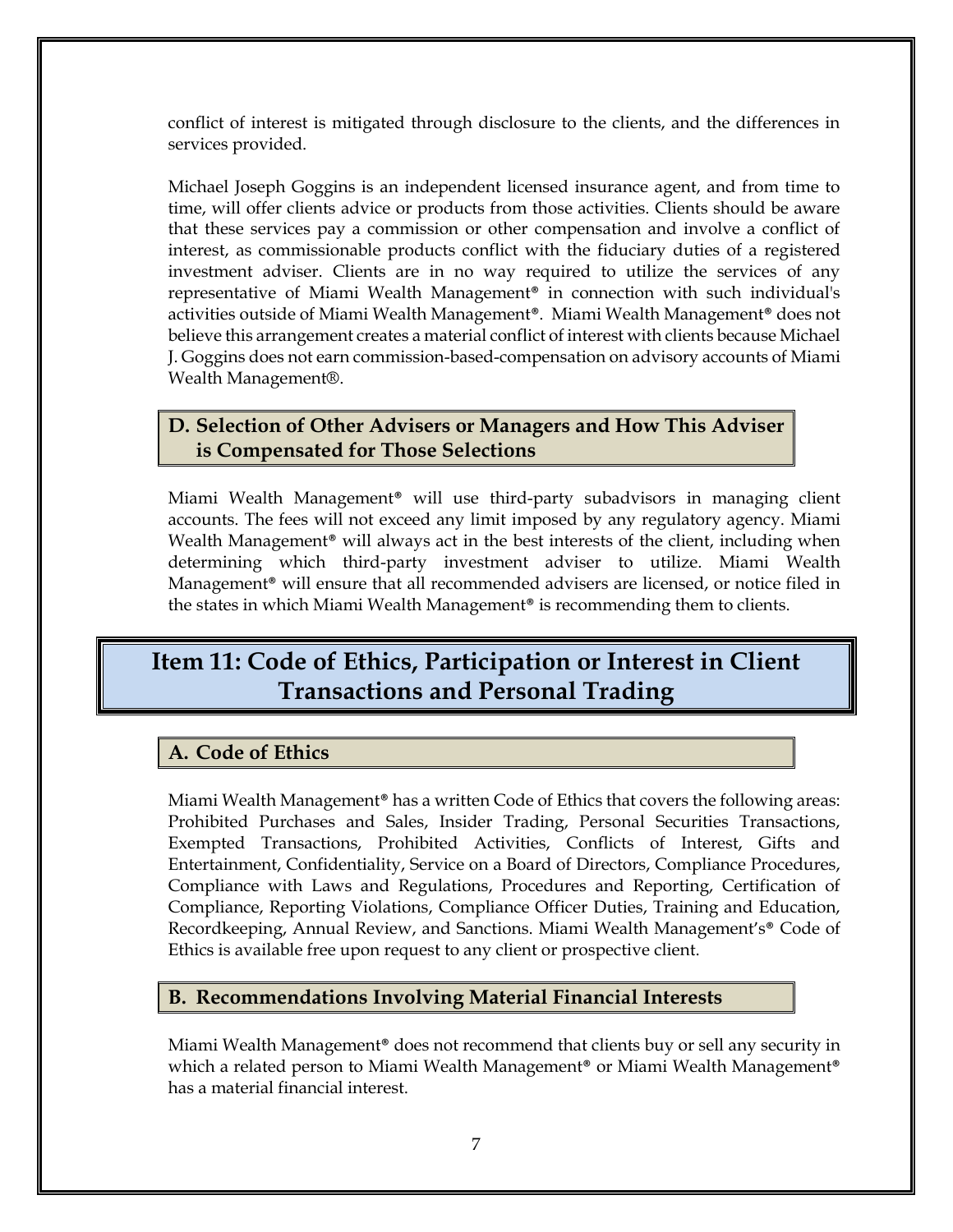#### **C. Investing Personal Money in the Same Securities as Clients**

From time to time, representatives of Miami Wealth Management® may buy or sell securities for themselves that they also recommend to clients. This may provide an opportunity for representatives of Miami Wealth Management® to buy or sell the same securities before or after recommending the same securities to clients resulting in representatives profiting off the recommendations they provide to clients. Such transactions may create a conflict of interest. Miami Wealth Management® will always document any transactions that could be construed as conflicts of interest and will never engage in trading that operates to the client's disadvantage when similar securities are being bought or sold.

### **D. Trading Securities At/Around the Same Time as Clients' Securities**

From time to time, representatives of Miami Wealth Management® may buy or sell securities for themselves at or around the same time as clients. This may provide an opportunity for representatives of Miami Wealth Management® to buy or sell securities before or after recommending securities to clients resulting in representatives profiting off the recommendations they provide to clients. Such transactions may create a conflict of interest; however, Miami Wealth Management® will never engage in trading that operates to the client's disadvantage if representatives of Miami Wealth Management® buy or sell securities at or around the same time as clients.

### **Item 12: Brokerage Practices**

### <span id="page-10-0"></span>**A. Factors Used to Select Custodians and/or Broker/Dealers**

Custodians/broker-dealers will be recommended based on Miami Wealth Management®'s duty to seek "best execution," which is the obligation to seek execution of securities transactions for a client on the most favorable terms for the client under the circumstances. Clients will not necessarily pay the lowest commission or commission equivalent, and Miami Wealth Management® may also consider a number of factors, including the market expertise and research access provided by the brokerdealer/custodian, including but not limited to access to written research, oral communication with analysts, and other resources provided by the brokers that may aid in Miami Wealth Management®'s research efforts. Miami Wealth Management® will never charge a premium or commission on transactions, beyond the actual cost imposed by the broker-dealer/custodian.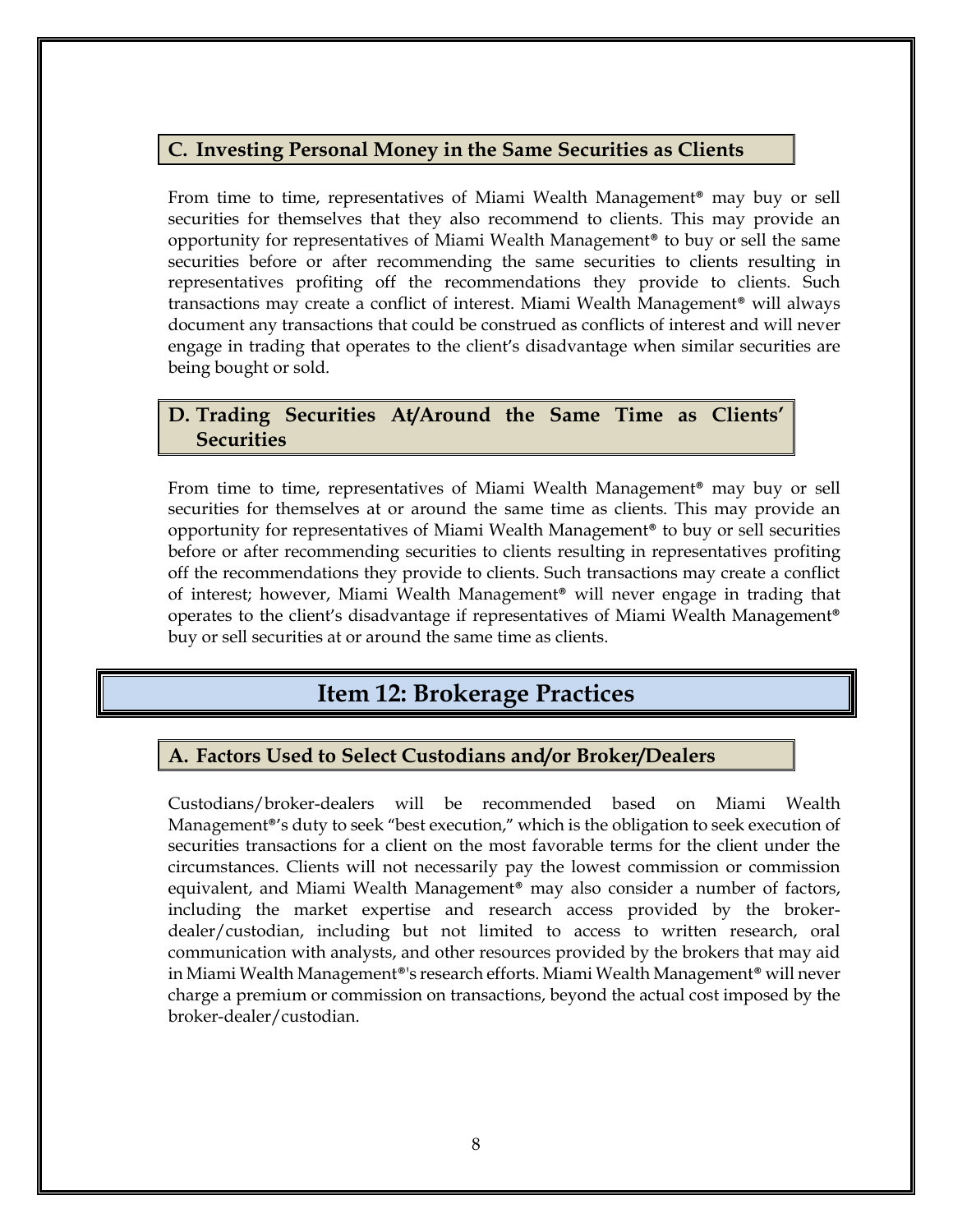### *1. Research and Other Soft-Dollar Benefits*

While Miami Wealth Management® has no formal soft dollars program in which soft dollars are used to pay for third party services.

### *2. Brokerage for Client Referrals*

Miami Wealth Management® receives no referrals from a broker-dealer or third party in exchange for using that broker-dealer or third party.

#### *3. Clients Directing Which Broker/Dealer/Custodian to Use*

Miami Wealth Management® will require clients to use a specific broker-dealer to execute transactions. Not all advisers require clients to use a particular broker-dealer.

### **B. Aggregating (Block) Trading for Multiple Client Accounts**

Miami Wealth Management® does not aggregate or bunch the securities to be purchased or sold for multiple clients. This may result in less favorable prices, particularly for illiquid securities or during volatile market conditions.

### **Item 13: Review of Accounts**

<span id="page-11-0"></span>Robo-advisory portfolio management accounts are not reviewed by Miami Wealth Management® on a regular or non-periodic basis, although the accounts are subject to automated allocation revisions. Instead, allocations will change in accordance with the portfolio management software utilized by Miami Wealth Management®/its subadvisors and changes to the client's profile. Clients are encouraged to update Miami Wealth Management® of any change in their objectives, risk tolerance, or other pertinent information.

Robo-advisory portfolio management clients will receive at least quarterly a written statement from the custodian that details the client's account including assets held and asset value and at least quarterly a written report from Miami Wealth Management®.

### **Item 14: Client Referrals and Other Compensation**

<span id="page-11-1"></span>Miami Wealth Management® does not receive any economic benefit, directly or indirectly from any third party for advice rendered to Miami Wealth Management®'s clients.

Miami Wealth Management® does not directly or indirectly compensate any person who is not advisory personnel for client referrals.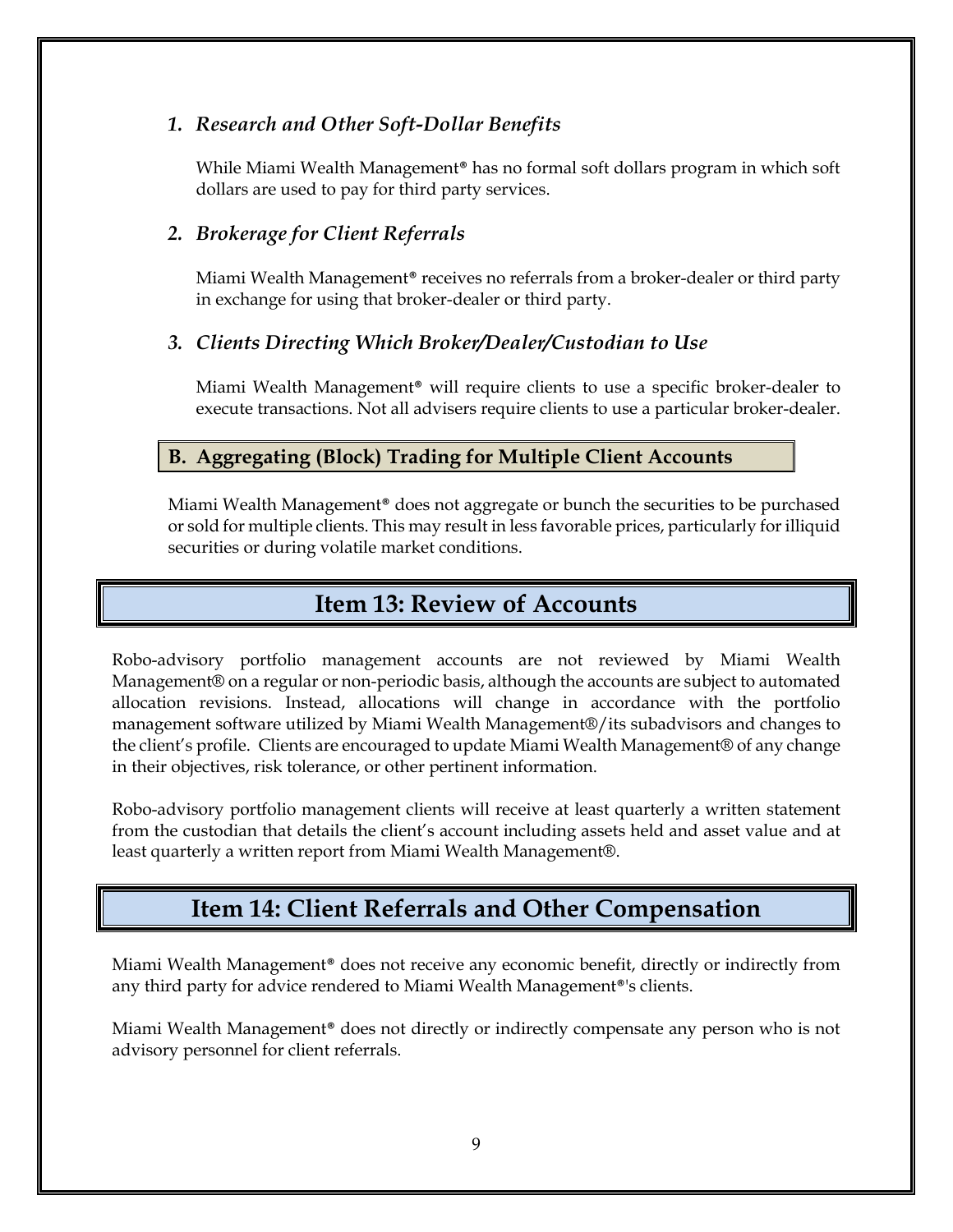### **Item 15: Custody**

<span id="page-12-0"></span>When advisory fees are deducted directly from client accounts at client's custodian, Miami Wealth Management<sup>®</sup> will be deemed to have limited custody of client's assets and must have written authorization from the client to do so. Clients will receive all account statements and they should carefully review those statements for accuracy.

### **Item 16: Investment Discretion**

<span id="page-12-1"></span>Miami Wealth Management® provides discretionary investment advisory services to clients. The advisory contract established with each client sets forth the discretionary authority for trading. Because investment discretion has been granted, Miami Wealth Management® and its subadvisors manage the client's account and makes investment decisions without consultation with the client as to when the securities are to be bought or sold for the account, the total amount of the securities to be bought/sold, what securities to buy or sell, or the price per share.

### **Item 17: Voting Client Securities (Proxy Voting)**

<span id="page-12-2"></span>Miami Wealth Management® will not ask for, nor accept voting authority for client securities. Clients will receive proxies directly from the issuer of the security or the custodian. Client's retain the responsibility for receiving and voting proxies for any and all securities maintained in client portfolios. Clients should direct all proxy questions to the issuer of the security. Clients can contact Miami Wealth Management® office at (305) 350-2100 with any questions.

# **Item 18: Financial Information**

### <span id="page-12-3"></span>**A. Balance Sheet**

Miami Wealth Management® neither requires nor solicits prepayment of more than \$1,200 in fees per client, six months or more in advance, and therefore is not required to include a balance sheet with this brochure.

### **B. Financial Conditions Reasonably Likely to Impair Ability to Meet Contractual Commitments to Clients**

Neither Miami Wealth Management® nor its management has any financial condition that is likely to reasonably impair Miami Wealth Management®'s ability to meet contractual commitments to clients.